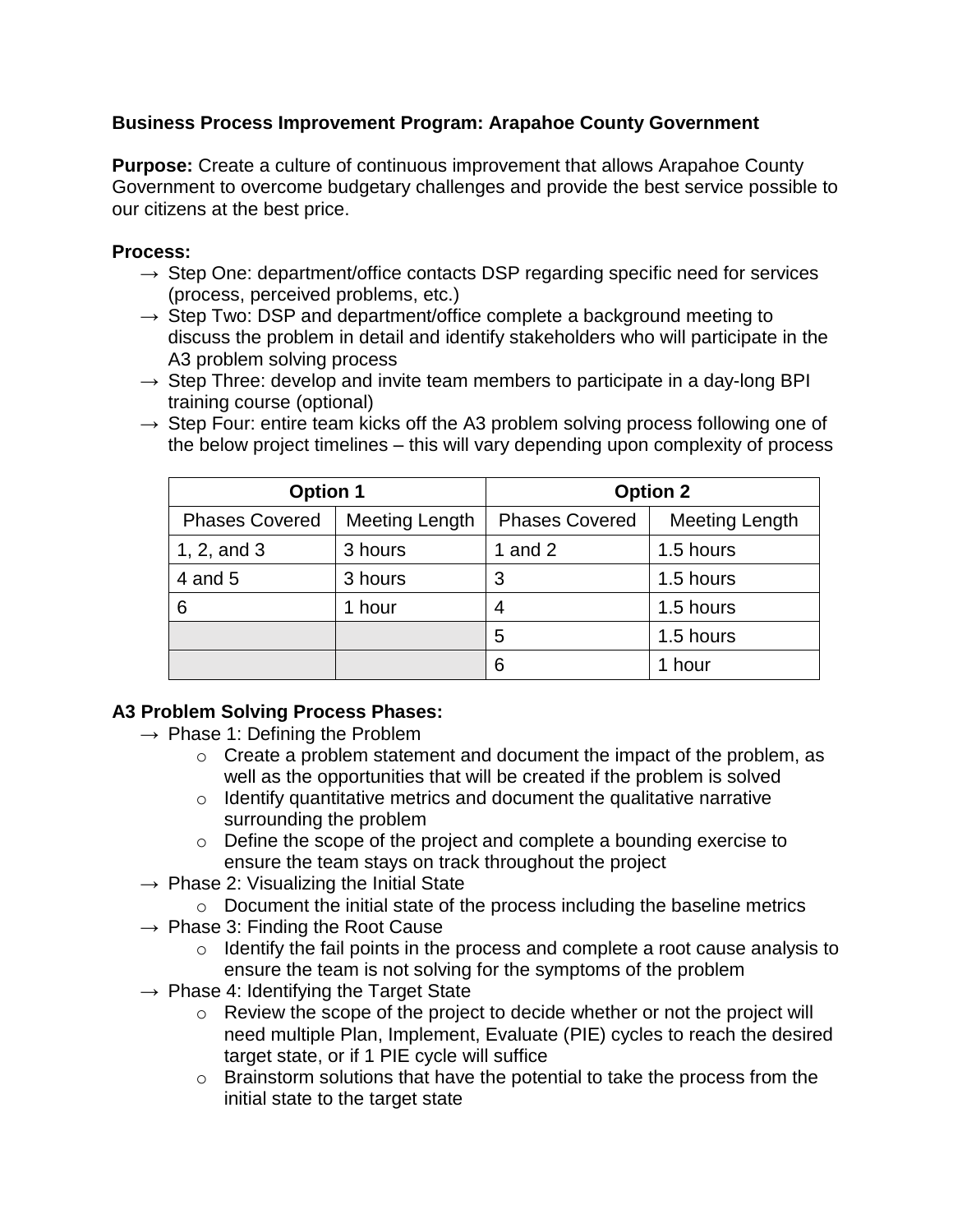- $\rightarrow$  Phase 5: Implementing Solutions
	- $\circ$  Create a plan for implementing the identified solutions to ensure sustainable and long-lasting results
- $\rightarrow$  Phase 6: Reviewing the Results
	- $\circ$  If the identified target was reached, create a plan for sustaining the results and engraining the solutions into the culture of the team
	- o If the identified target was not reached, review the solutions and create a plan for adjusting implementation to meet the needs of the process

**Assessment of Need for BPI Program:** The first step to identify whether or not participating in the BPI Program is necessary is to identify the pain points in a team's current processes. Examples include:

- $\rightarrow$  Time Consumers
- $\rightarrow$  Manual Processes
- $\rightarrow$  Costly Mistakes
- $\rightarrow$  Resource Drainers
- $\rightarrow$  Lack of Standardization
- $\rightarrow$  Frustration

#### **Roles & Responsibilities:**

Champion

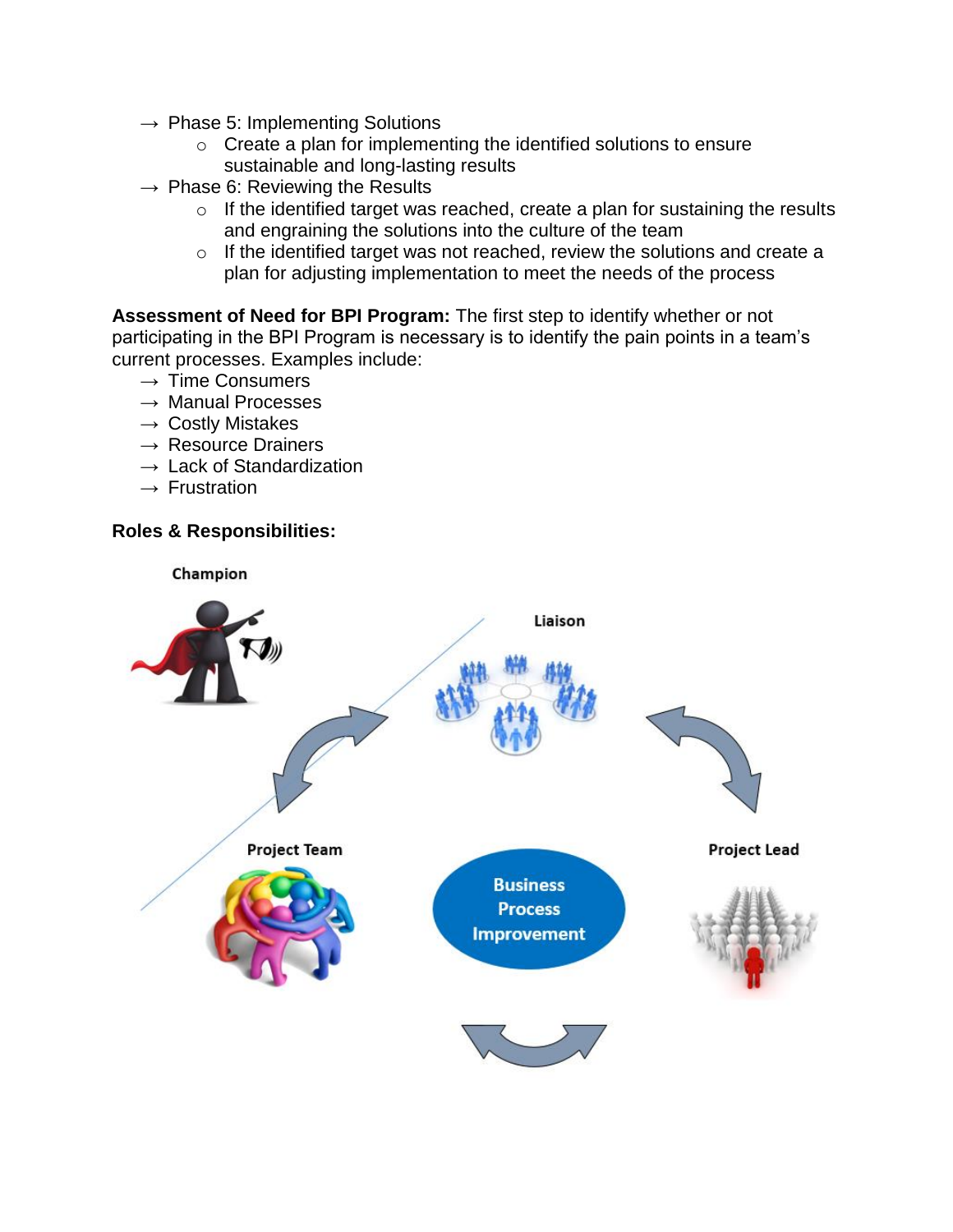DSP – BPI Experts and Program Facilitators

- $\rightarrow$  Monitors governance structure across county departments/offices
- $\rightarrow$  Assists champions in identifying opportunities for BPI
- $\rightarrow$  Provides expertise to liaisons
- $\rightarrow$  Tracks progress of BPI projects in ClearPoint
- $\rightarrow$  Facilitates all BPI background and A3 kick off meetings

BPI Champion – Department Director/Elected Official:

- $\rightarrow$  Identifies opportunities for participation in BPI Program
- $\rightarrow$  Monitors governance structure within department/office
- $\rightarrow$  Tracks progress of internal BPI projects for budgeting puposes

BPI Liaison – Internal BPI Facilitator:

- $\rightarrow$  Single point of accountability for A3 form
- $\rightarrow$  Advanced knowledge in the use of ClearPoint used for tracking the progress of all BPI projects throughout the County (complete ClearPoint training)
- $\rightarrow$  Updates BPI project data for metrics in order to track savings
- $\rightarrow$  Advanced knowledge of BPI process and tools (complete BPI training)

#### BPI Team Lead – Subject Matter Expert:

- $\rightarrow$  Subject matter expert
- $\rightarrow$  Guides discuss at BPI meetings
- $\rightarrow$  Implements a plan for sustaining results long-term
- $\rightarrow$  Presents on the status/results of BPI project at Align Arapahoe meetings

BPI Project Teams:

- $\rightarrow$  Contributes essential information needed for creating a problem statement, finding the root cause of the problem, and developing solutions
- $\rightarrow$  Accomplishes tasks developed for the completion plan
- $\rightarrow$  IT and Finance representation at the forefront of all projects

Considerations for Project Ownership: project teams may be comprised of several departments and offices. The following items should be considered when deciding which department or office will own the project and supply a BPI Liaison:

- $\rightarrow$  Measure ownership what are the measures, and which department/office will be responsible for collecting and/or supplying the data
- $\rightarrow$  Budget which department/office will supply the funds related to implementing solutions and/or collecting data
- $\rightarrow$  Participants is the majority of the project team from a specific department/office?

# **Buckets of Savings:**

- $\rightarrow$  Money
	- o Example: cost of resources used to complete a process
- $\rightarrow$  Time
	- o Example: amount of time it takes to complete a process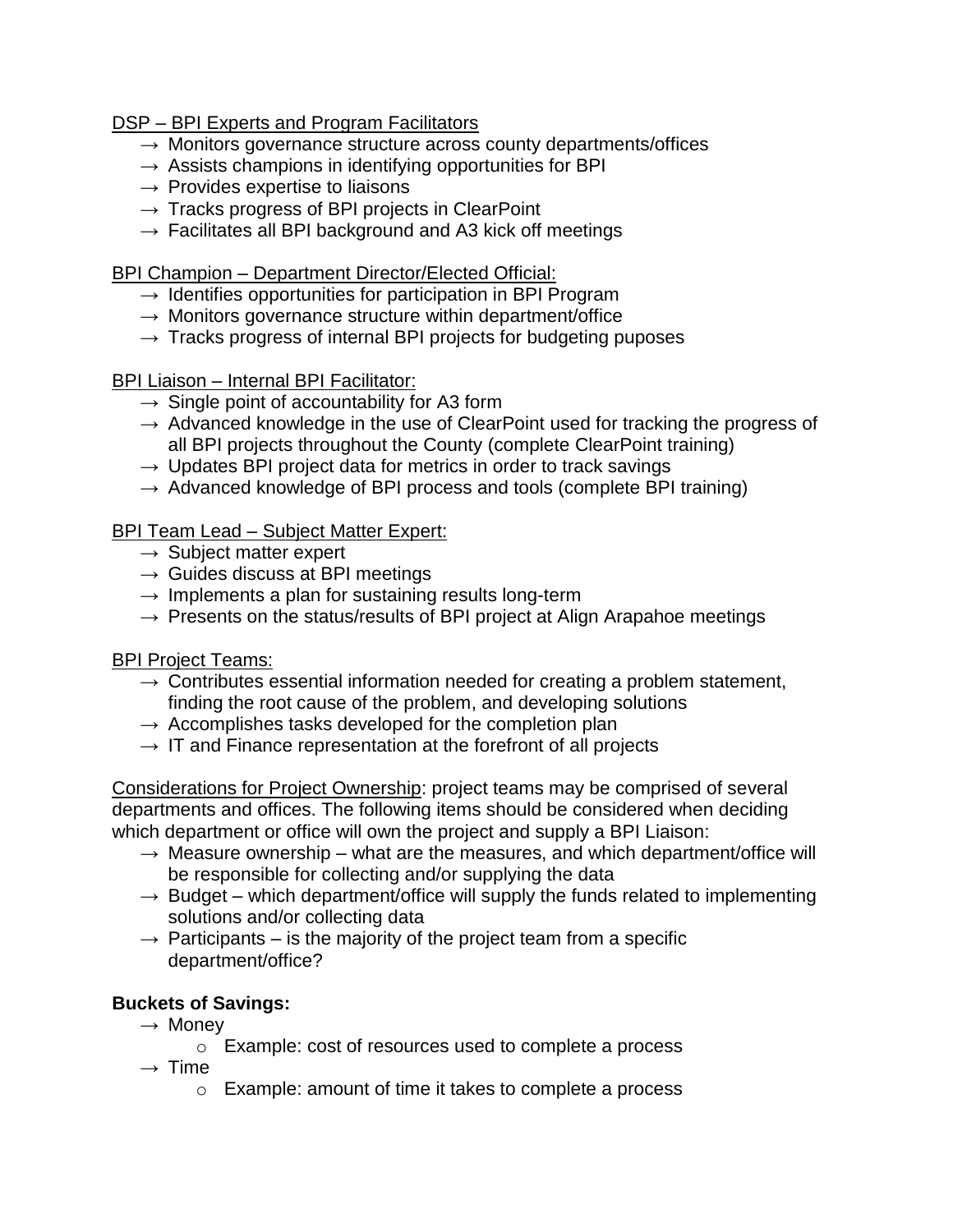- $\rightarrow$  Output
	- o Example: average number of licenses issued in a specified time frame
- $\rightarrow$  Errors
	- o Example: average number of incorrect permits issued in a specified time frame
- $\rightarrow$  Satisfaction
	- o Example: level of satisfaction citizens experience from a county service

**Sustainability:** In order to sustain the BPI program within Arapahoe County Government, the following needs must be met:

- $\rightarrow$  BPI liaisons must update all information
- $\rightarrow$  BPI Team Leads and Project Teams must complete a BPI training prior to launching the A3 problem solving process
- $\rightarrow$  Project documents and communications must be stored in the chosen BPI data tracking program
- $\rightarrow$  BPI participants must be trained on the use of the chosen BPI data tracking program

#### **Development of Performance Measures:**

Individual Department/Office-Level:

 $\rightarrow$  Metrics developed in order to track progress of BPI projects

Department of Strategy and Performance:

- $\rightarrow$  Percent of projects completed on target
- $\rightarrow$  Completed BPI trainings begin with baselining
- $\rightarrow$  Results of the BPI Participant Survey
	- o Value-add question
	- o Usefulness of BPI handbook question